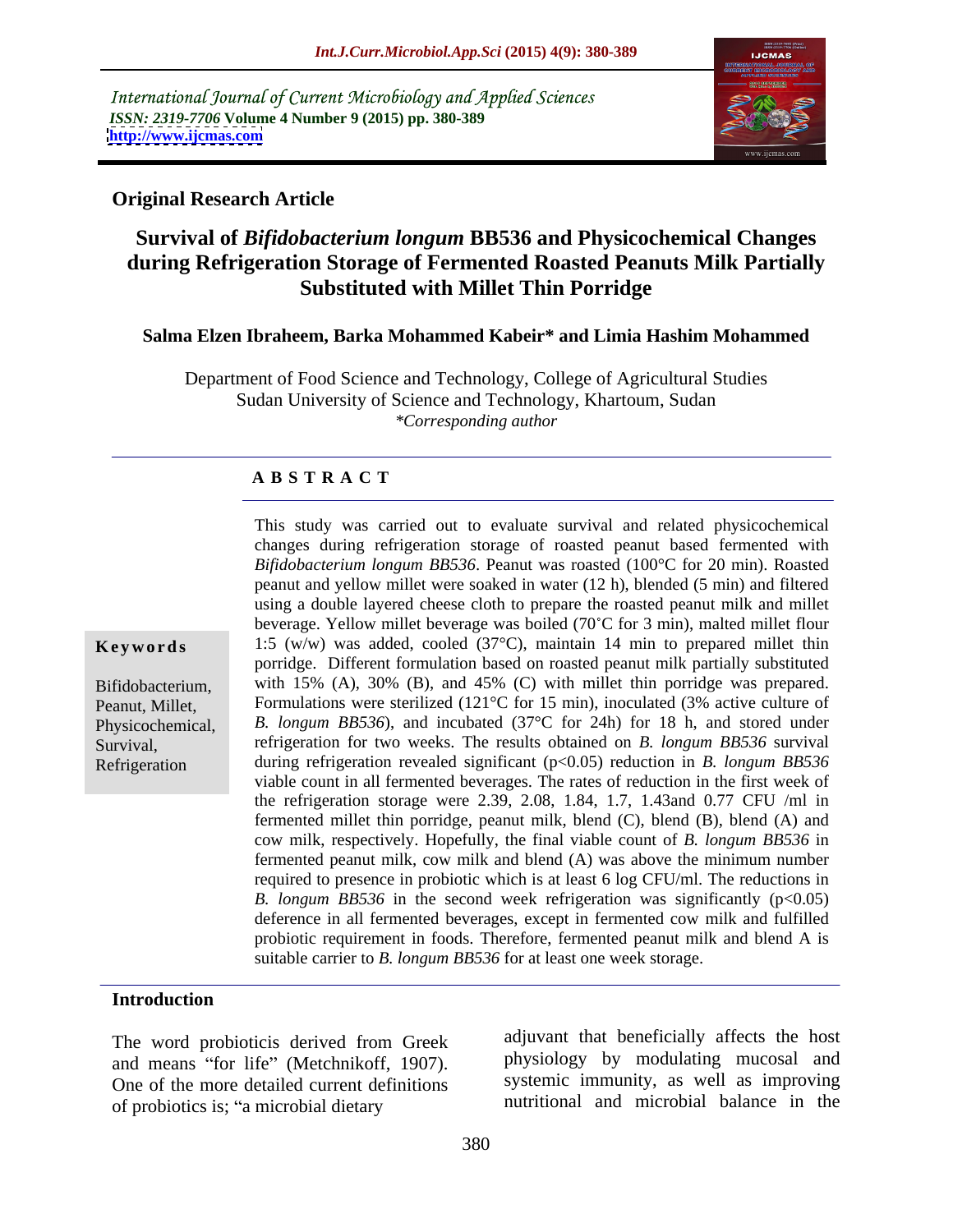intestinal tract". Mainly specific strains of lactobacilli, *Bifidobacterium*, enterococci the risk for food borne illness (Campbell and yeast are today used commercially as Platt, 1994). probiotics (Naidu *et al.,* 1999; Holzapfel *et al.,* 1995; Saxelin *et al.,* 2005). Dairy products are the main carriers of *Bifidobacterium* are considered as important probiotics and used in the food industry to products provide a suitable environment for relieve and treat many intestinal disorders. probiotic bacteria that support their growth *Bifidobacterium* exert a range of beneficial and viability. However, with an increase in health effects, including the regulation of the consumer vegetarianism throughout the intestinal microbial homeostasis, the developed countries, there is also a demand inhibition of pathogens and harmful bacteria https://www.formative.carrier\_formative.org. The that colonize and/ or infect the gut mucosa, development of new nondairy probiotic food the modulation of local and systemic immune responses, the repression of to meet the consumer's expectancy for procarcinogenic enzymatic activities within healthy benefits (Stanton *et al.,* 2003). the microbiota, the production of vitamins, Nevertheless, there were no many studies and the bioconversion of a number of regarding application of probiotic dietary compounds into bioactive molecules *Bifidobacterium* into fermented Sudanese (Mayo and van Sinderen, 2010). foods. In previous investigation (Kabeir *et Bifidobacteruim longum* may be considered *al.,* 2005), successfully incorporated *B.* the most common species of *longum BB536* into Sudanese cereal *Bifidobacterium*, being found both in infant and adult feces (Bivati *et al.,* 1984). Potential benefits from consumption of *B. longum* include: antagonistic action toward develop fermented beverages. Fermented intestinal pathogens, improved lactose utilization, anticarcinogenic action and effects, when microorganisms us<br>control of serum cholesterol levels. Many probiotic activity. Legumes control of serum cholesterol levels. Many probiotic activity. Legumes (Arachis scientific studies showed the benefits *hypogaea* L.) ground nut has a potential role offered by *Bifidobacterium longum BB536* in combating malnutrition are a major offered by *Bifidobacterium longum BB536* (Kojima *et al.,* 1996; Namba *et al.,* 2003). Thus there is considerable interest in incorporating these heaths promoting human and animal nutrition (Nwokalo,

uses of biotechnology. All over the world, beverages are estimated to present some 20 prolongs the shelf-life of foods in addition to improving the nutritional value and reducing Platt, 1994).

probiotic bacteria to human, as these products is very much challenging, as it has regarding application of probiotic beverage media.

*Bifidobacterium* into food. 1996). It's rich in protein, energy and other Fermentation is one of the oldest known be developed to for a therapeutic purposely fermented foods continue to constitute an present low level in peanut consumption, important part of our diet and together with especially in the developing countries, 40% of our food supply world-wide necessary to direct research into the (Campbell-Platt, 1994). Particularly in possibility of peanut processing into other developing countries, where refrigeration is useful and edible products. Fermentation of not always an option, the fermentation groundnut milk may serve as one such effort process is widely used. Fermentation that can increase the protein availability and Cereal and legumes are mostly used to foods can even have beneficial health effects, when microorganisms used possess probiotic activity. Legumes (*Arachis hypogaea* L.) groundnut has <sup>a</sup> potential role in combating malnutrition are <sup>a</sup> major source of edible oil and protein meal and therefore considered to be highly valuable in nutrient. Peanut- based formulated food can and to aid in famine relief. There for the should be increased. It is, therefore, consumption (Roberts-Sunny *et al.,* 2004).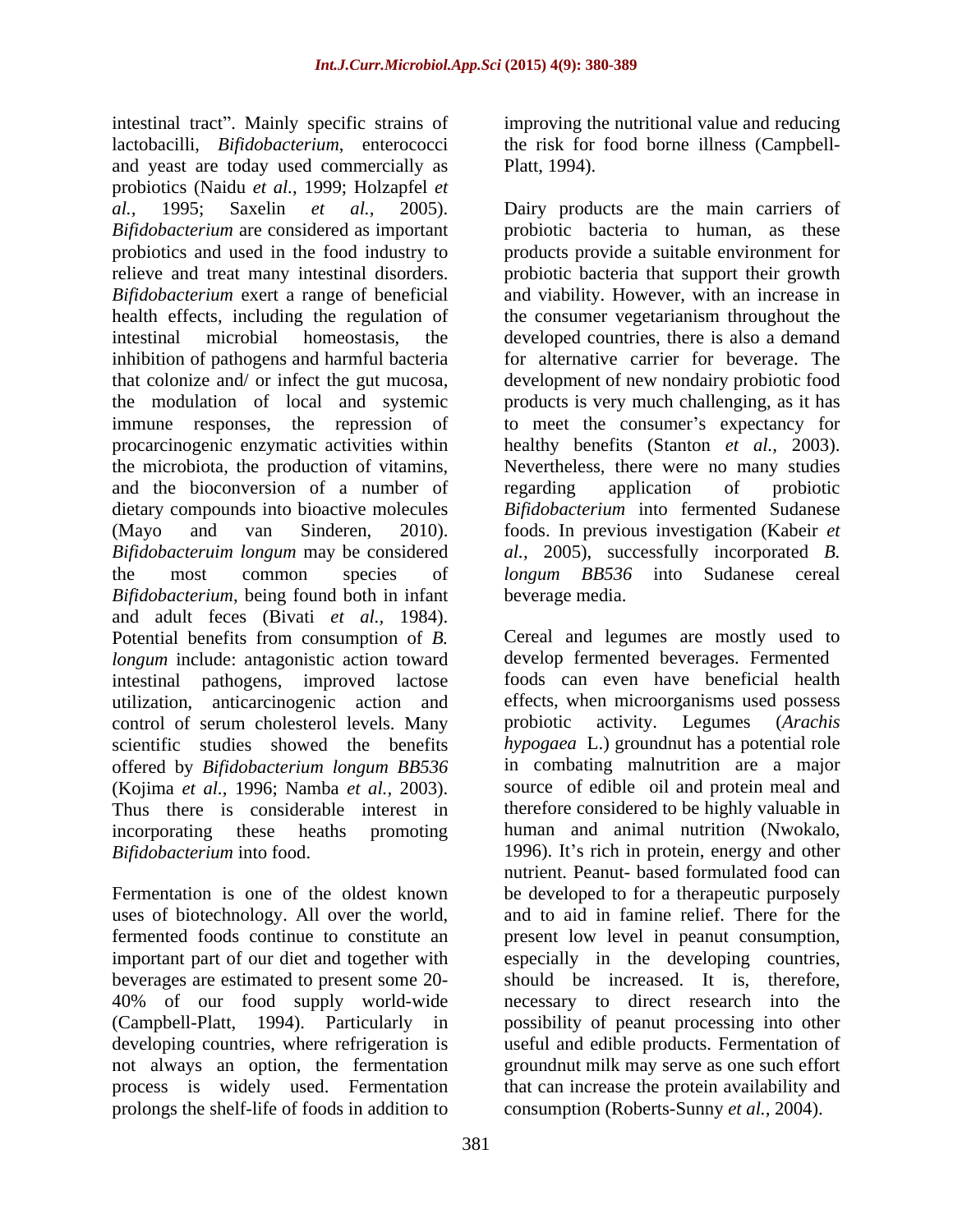important grain in the world. Millet is equal for 20 min in an oven [Baird & Tatlock] or superior to grain of wheat, corn sorghum phosphorus (P), more iron (Fe) than the grains that keep their alkaline properties even after being cooked. As another plus, millet is a gluten free grain and thus, is ideal

In this respect, the use of peanut milk and for *Bifidobacterium* strain. There for the objective of this study are to evaluate the survival of *B. longum BB536* during refrigeration storage of different fermented beverages. The yellow millet was malted following the

The red-skinned peanut seeds (*Arachis hypogaea*) (*V. Natal*) were purchased from a local crops market in Bahri (Kartoum State, Sudan). Care was taken to ensure that good

The yellow millet (*Panicum miliaceum)* (*V.* Department of Animal Science, Collage of Agriculture Studies, Sudan University of

Peanut milk was prepared by a similar The flour was packed in a plastic container method to the one reported by Salunkhe and and kept at refrigeration temperature until Kadam (1989) with slight modifications.

On the other hand, millet is the sixth most Sorted peanut seeds were roasted at 100°C and rice in protein and oil content, it England]. The roasting process was found to contains similar amount of calcium (Ca) and improve nutrient component, facilitate the cereals grains (Marwa El-Gazzar, 2005). flavor of peanut. The roasted peanut were Millets have an alkaline pH and are the only then de-skinned and weighed before being for people with wheat/gluten allergies or kernels were then mixed with water in a intolerance (Baltensperger and Cai, 2004). ratio of 1:5w/w [peanuts (200g): water (1L)] millet blend will complement nutrients same for 5 min at medium speed. The slurry time can be a successful non-dairy carriers formed was filtered using a double layered for 20 min in an oven [Baird & Tatlock  $(London)$  LTD. Chadwell – Heat. Essex. removal of the crust and decrease the peany soaked in water for at least 12 h. The de skinned roasted peanut kernels were then washed with clean distill water. The roasted and transferred to a blender (Panasonic  $MX - 101$  SP2), where they were blended cheese cloth to prepare the peanut milk.

# **Malting of millet**

**Materials and Methods** Cleaned millet were washed and soaked in **Raw materials** beakers, and placed in a temperature quality and mould-free seeds were selected. millet were spread on aluminum dishes and procedure reported by Kabeir *et al.* (2005). twice its volume with distilled water in 2l controlled water bath (Scott- Science UK. Model  $LWB - 122D$  -Serial N O. 06122858) at 30°C for 12 h. Water was renewed every 6 h during the soaking period to avoid fermentation. For germination, the incubated for 48 h at 30°C.

*Proso*) was purchased from Alzraiga village During the germination period the millet (Eldwaim, White Nile State, Sudan). Fresh were turned and rinsed every 12 h with cow milk control was obtained from distilled water to promote aeration and Science and Technology (Khartoum, h, after that the roots of the germinated Sudan). millet were removed and the malted millet **Preparation of peanut milk** a 355-um screen. prevent mould development. Germinated millet were dried in an oven at 50°C for 48 were ground into a flour and sieved through  $a$  355- $\mu$ m screen.

used.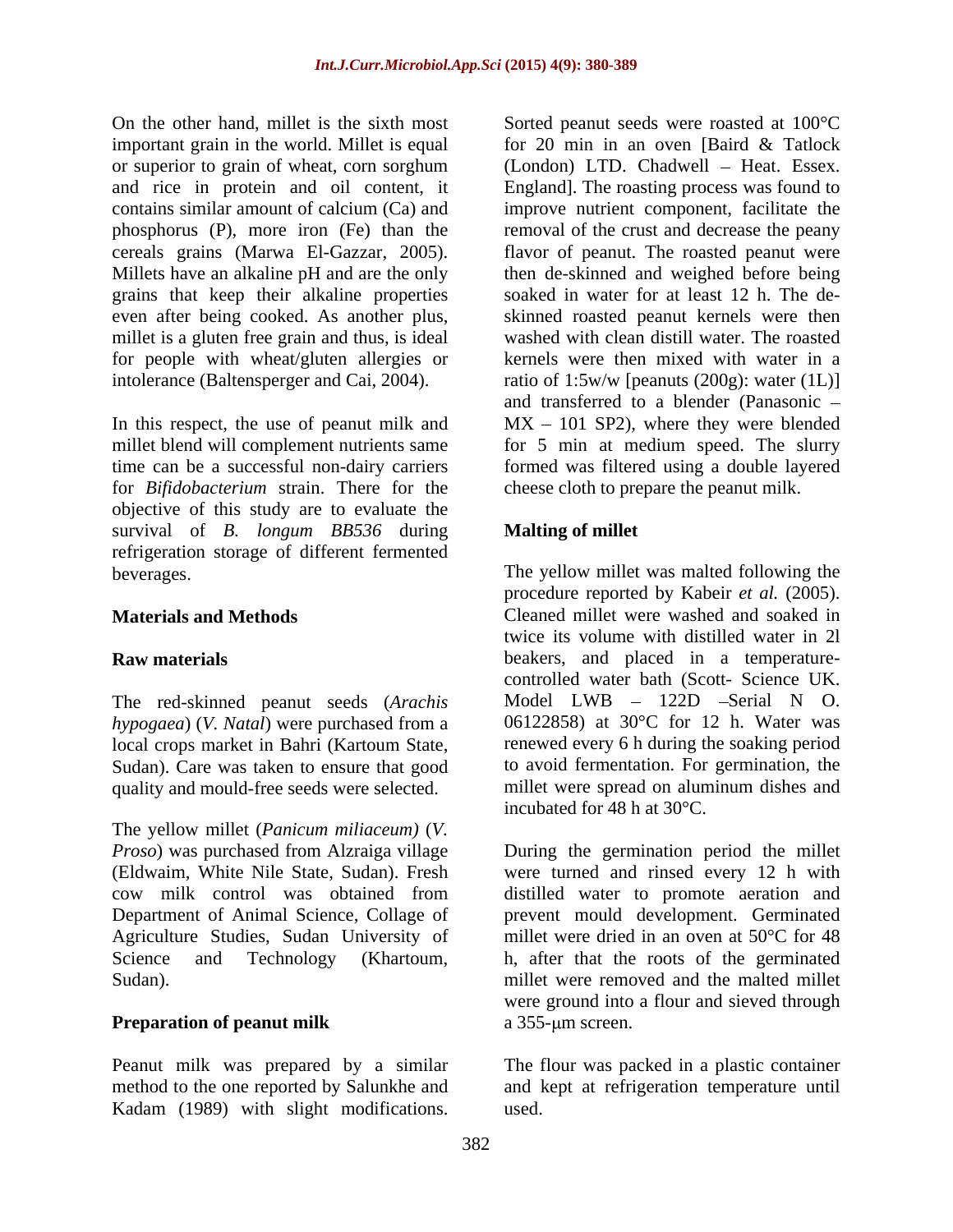Yellow millet thin porridge was prepared cleaned yellow millet was weighted, washed and soaked in 400 ml distilled water in 2l beaker, and placed at room temperature for 7 h. Water was drained and millet was blended with 800ml clean water at medium speed for 5 minutes. The slurry formed was refrigerator for a period of 2 weeks. Samples filtered using a double layered cheese cloth and boiled in hot plate at 70°C for 3 min magnetic stirrer was used for mixing. Malted millet flour was added in ratio 1:5 **Enumeration of viable cell** w/w after cooling at 37°C and maintain for 14 min to prepared millet milk with low viscosity and flowing characteristics in addition TSS was high recording values of

*B. longum BB536* was obtained from the Mann Rogosa agar (MRS) supplement with stock culture of microbiology laboratory 0.05% L- cystiene. The plates were (Department of Food Science and incubated an aerobically at 37°C for 48 h. Technology, Collage of Agriculture Studies, The strain viable count was calculated as Sudan University of Science and Colony Forming Unit per ml (CFU/ml). Technology. The strain was maintained at - 20°C in 20% glycerol solution. Stock culture was prepared by activation of the strain in skim milk, incubated an aerobically at 37°C for 24h. The obtained culture was re activated again under the same conditions to prepare enough stock for the experiment. The working culture was prepared by twice<br>successive transformation in 10% sterilized skim milk (121°C for 15 min) and containing 10 ml Fehling's solution

based on peanut milk prepared by partial

**Preparation of millet thin porridge** substitution of (A), (B), (C) with millet thin according to procedure by Kabeir *et al.* with a 3% active culture of *B. longum* (2005), with some modifications. 200g *BB536* followed by incubation at 37°C for porridge. Formulated medium were sterilized (121°C for 15 min) and inoculated 18 h (Kabeir *et al.,* 2015).

# **The storage of the fermented products**

Fermented beverages were held at were collected at initial (0 days), after 1 week and after 2 weeks for analysis.

# **Enumeration of viable cell**

6%. Fermented Samples were drawn at initial **Preparation of fermentation inoculums** One ml of fermentation broth was diluted in MRS medium was used to enumerate *B. longum BB536* of different fermented beverages using the plate count technique. and every 6h intervals during fermentation. peptone water, followed by plating on De

# **Determination of reducing sugars**

successive transformation in 10% sterilized incubation at 37°C for 24h. representing 5 ml of Fehling A (6.928 gm **Growth medium and fermentation conditions** titrate and 10 gm NaOH per 100 ml distilled Growth medium were formulated from fresh moderately to boiling on an electrical hot cow milk, pure peanut milk, millet thin plate heater. The liquid was kept boiling for porridge in addition to three different blends about 2 minutes then 3 drops of methylene Ten gram of sample was weighted in volumetric flask. The volume of the solution was completed to 100 ml in conical flask. Burrete (50 ml) was filled with the prepared sugar solution. Ten milliliters of sugar solution was transferred into a conical flask containing  $10$  ml Fehling's CuSo4.5H2O per 100ml distilled water) and 5 ml Fehling B (34.6 sodium potassium water) mixed well and then heated blue indicator (1%) was added. The titration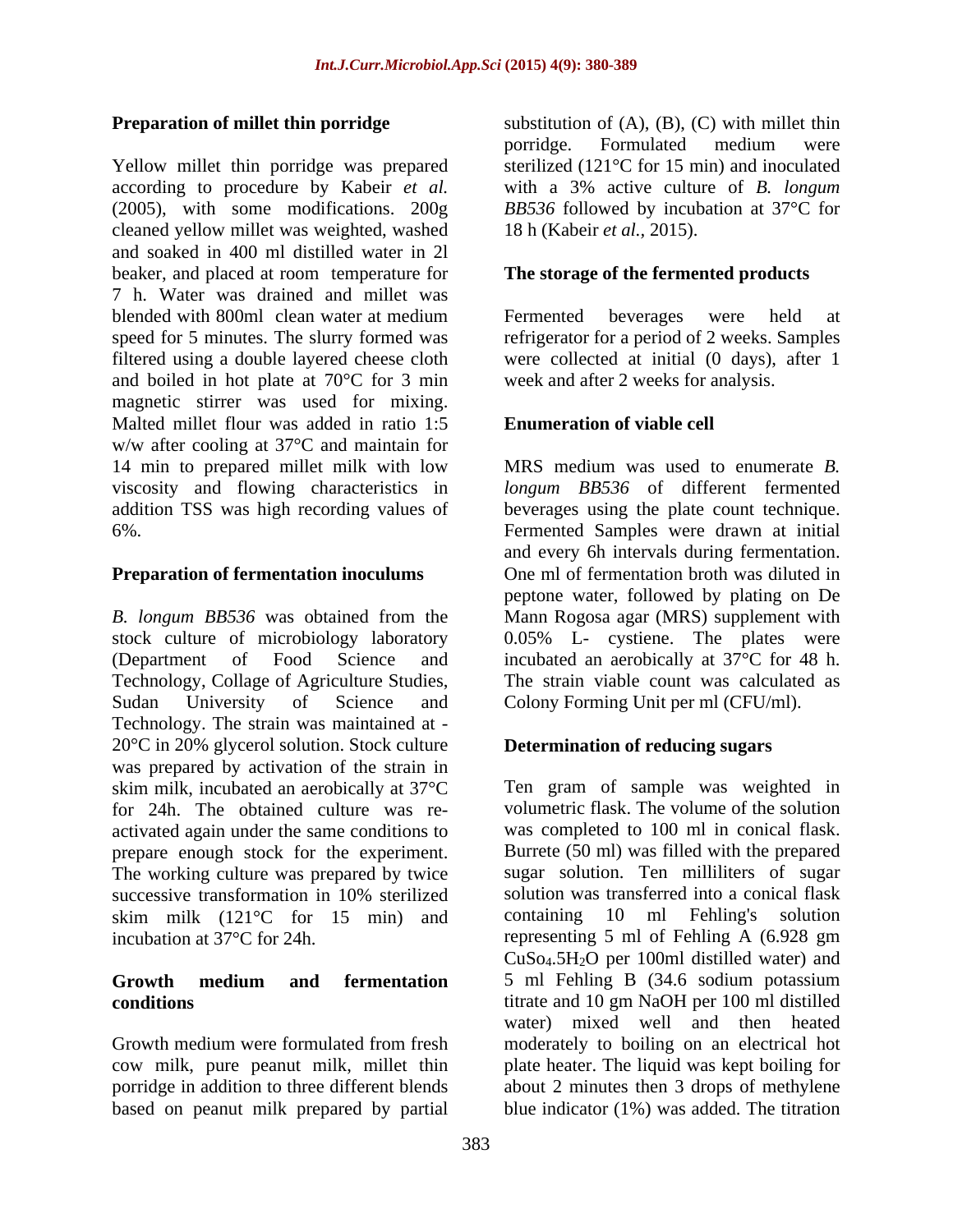was then completed by the addition of sugar **Statistical analysis** solution drop by drop until the color of the method.

The titratable acidity (TA) of the different windows (2006). fermented beverages was determined according to AOAC method (1990). Ten ml of sample were weighted into a conical flask. Distilled water was added until the **Survival of Bifidobacterium** longum volume in the flask was 150 ml. The sample **BB536 log (CFU/ ml) during the storage** was then vigorously agitated and filtered. Twenty five milliliters of the filtrate were pipette into a flask, five drops of phenolphthalein added, and the sample was

degree Brixº scale 0-100 according to

beverages was determined using a pH-meter (model HI 8521 microprocessor bench PH/MV/C° meter. Romania). Two standard Furthermore, the reductions in the second used for calibration of the pH meter at room<br>temperature. The pH meter was allowed to

### **Statistical analysis**

indicator disappeared and red brick color One- way ANOVA was performed to appeared, then reducing sugar was examine significant differences between calculated following Schneider *et al.* (1979) normally distributed data of replicated **Determination of titratable acidity** (p<0.05). All data were analyzed using independent runs. Probability level of less than 0.05 was considered significant vision 16 MINITAB statistical software for windows (2006).

# **Results and Discussion**

# **Survival of** *Bifidobacterium longum* **of different fermented beverages**

titrated against 0.1N NaOH till a faint pink of different formulated beverages. There color that lasted for at least 30 seconds was were significant (p<0.05) reduction in *B.* obtained. Then the acidity of different *longum* BB536 viable count in all fermented beverage samples was calculated. beverages. The rate of reduction in the first **Determination of total soluble solids** 2.08, 1.84, 1.7, 1.43 and 0.77 CFU /ml in **(TSS)** fermented millet thin porridge, peanut milk, Total soluble solids (TSS) of the fermented milk, respectively. Hopefully, the final beverages was determined at room viable count of *B. longum* BB536 in temperature using digital refractmeter with fermented peanut milk, cow milk and blend AOAC (1990) method. The required to presence in probiotic to exert **Determination of pH value** was 6 log CFU/ml. While Alkalin *et al.* The pH value of the different fermented *longum BB536* in yogurt after one week at Table 1 shows the viable counts of *B. longum* BB536 during refrigeration storage week of the refrigeration storage were 2.39, blend  $(C)$ , blend  $(B)$ , blend  $(A)$  and cow (A) was above than the minimum number health benefits upon consumption, which (2004) noted a significant reduction on *B.*

buffer solution of pH 4.00 and 7.00 were week of refrigeration storage were 1.21, temperature. The pH meter was allowed to fermented blend (B), peanut milk, blend (A), stabilize for one minute and then the pH of blend (C), millet thin porridge and cow the fermented samples was directly milk, respectively (Table 1). However, measured. Kabeir *et al.* (2005) reported that refrigeration.<br>Furthermore, the reductions in the second 0.99, 0.98, 0.89, 0.86 and 0.16 in the survivability of *B. longum BB536* under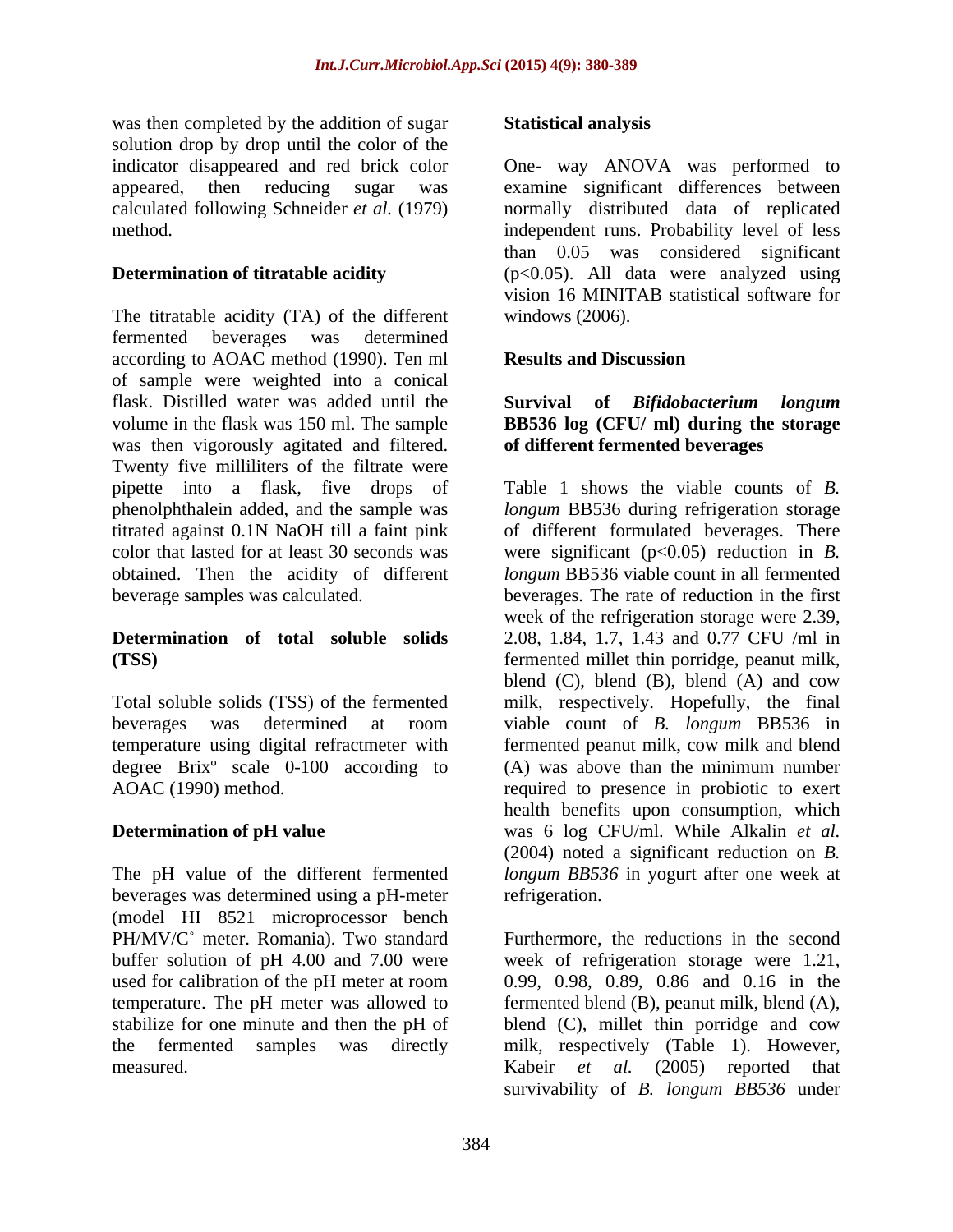refrigeration storage of fermented Sudanese were 0.06, 0.04, 0.03, 0.03 and 0.02 Media beverages was not affected for a mg/100ml in fermented peanut milk, period of 2 week. While Alkalin *et al.* fermented blend (A), fermented blend (B), (2004) noted a significant reduction of *B.* fermented millet thin porridge and blend *longum BB46* in yogurt after only one week refrigeration. This indicates that the viability sugars reductions in the second weak were of *Bifidobacterium* in fermented products 0.08, 002, and 0.02 mg/100ml in the was dependent on the carrier type and pH of fermented blend (C), millet thin porridge the fermented products during the storage. and peanut milk, respectively. While slight Overall most strains of *bifidobacteria* are increase in reducing sugars was recorded in sensitive to pH values below 4.6. Therefore, fermented blend A (0.03 mg/100ml) and the for practical application, a pH value of the final product must be maintained above 4.6 to prevent the decline of bifidobacteria Changes in pH populations (Tamime and Robinson, 1985). The survival of probiotic bacteria in fermented dairy bio-products depends on such varied factors as the strains used, refrigeration storage. There was significant interaction between species present, culture conditions, chemical composition of the fermentation medium (e.g. carbohydrate source), final acidity, milk solids content, availability of nutrients, growth promoters and inhibitors, concentration of sugars (osmotic pressure). As well as, dissolved oxygen (especially for *Bi dobacterium sp*.), level of inoculation, incubation temperature, fermentation time and storage temperature. The variances in survival were interpreted by the metabolic activity of *Bifidobacterium* porridge, blend (C) and peanut milk, in different fermented products, which might be affected by the composition and availability of nitrogen and carbon sources in growth media as stated by Chou and Hou arbitransion storage of fremenetal Stadeause were 0.05, 0.03, 0.03, 0.03, 0.03, 0.03, 0.03, 0.03, 0.03, 0.03, 0.03, 0.03, 0.03, 0.03, 0.03, 0.03, 0.03, 0.03, 0.03, 0.03, 0.03, 0.03, 0.03, 0.03, 0.03, 0.03, 0.03, 0.03, 0.

Table 2 shows the sugars content of the

There was significant  $(p<0.05)$  reduction in except in blend (A) and blend (B).The

(C), respectively (Table 2). The amount of fermented blend B (0.05 mg/100ml).

# **Changes in pH**

(2000). pH in large intestine, thus preventing the **Reducing sugars** acid, acetic acid, hydrogen peroxide, and different fermented beverages during also reported that lactic acid and acetic acid refrigeration storage. The same state of the settlement of the settlement of the settlement of the settlement o reducing sugars of different beverages. The were the most important determinations in rate of decreasing in all fermented beverages *Bifidobacterium* mortality (Sakai *et al.,* Table 3 shows the pH measurement of the different fermented beverages during the  $(p<0.05)$  reduction in pH of all types of fermented products during refrigeration for two weeks. The rate of pH reductions in the first week were 0.53, 0.41, 0.28, 0.24, 0.31and 0.19 pH in fermented cow milk, peanut milk, millet thin porridge, blend (C), blend (A) and the blend (B), respectively. While the reductions recorded in the second week at refrigeration storage were 0.64, 0.57, 0.22, 0.2, 0.11and 0.03 in fermented blend (A), cow milk, blend (B), millet thin respectively (Table 3). The reduction of pH is mainly due to the fermentation of sugars and accumulation of acid. That is why *Bifidobacterium* maintain a relatively acid proliferation of pathogens. It produces lactic bactericides. They are known to inhibit the development of pathogenic bacteria it was in fermented dairy product have antibacterial effect (Bullen *et al.,* 1976). In this respect low pH and storage temperature 1987)*.*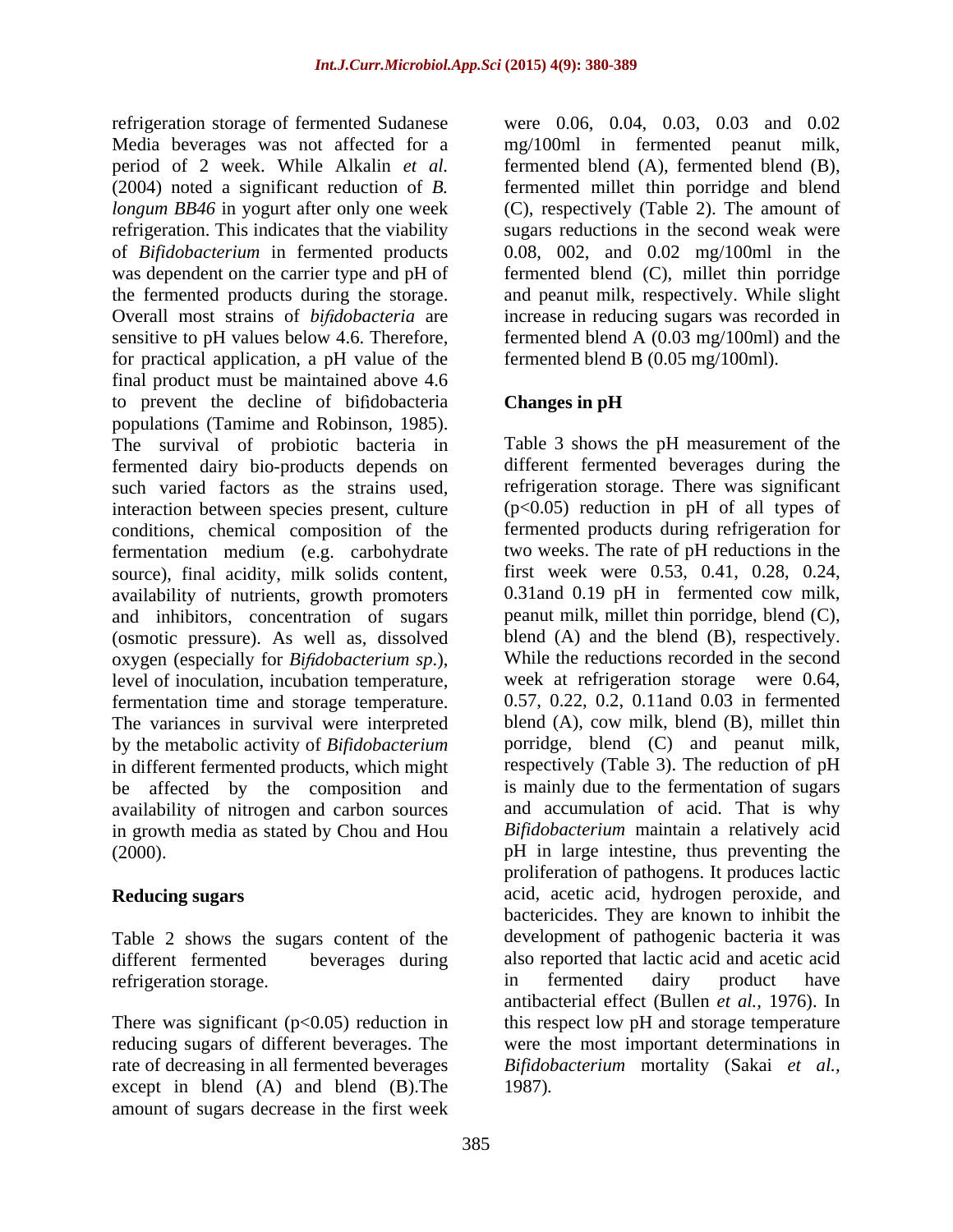| Type of fermented    |                            | <b>Refrigeration period (two weeks)</b> |                            |
|----------------------|----------------------------|-----------------------------------------|----------------------------|
| beverages **         | At initial storage         | After 1 week                            | After 2 week               |
| Peanut milk          | $8.83 \pm 0.07^{\text{a}}$ | $6.75 \pm 0.09^b$                       | $5.76 \pm 0.03^c$          |
| Millet thin porridge | $7.79 \pm 0.06^a$          | $5.58 \pm 0.14^b$                       | $4.72 \pm 0.09^c$          |
| $\log$ Cow milk      | $7.69 \pm 0.72^{\text{a}}$ | $6.92 \pm 0.46^{\circ}$                 | $6.76 \pm 0.58^{\text{a}}$ |
|                      | $7.94 \pm 0.05^{\text{a}}$ | $6.51 \pm 0.05^b$                       | $5.53 \pm 0.04^c$          |
|                      | $7.60 \pm 0.08^{\text{a}}$ | $5.90 \pm 0.05^{\circ}$                 | $4.69 \pm 0.12^c$          |
| $\sim$               | $6.63 \pm 0.04^{\circ}$    | $14.79 \pm 0.07^b$                      | $3.9 \pm 0.03^c$           |

**Table.1** The survival of *Bifidobacterium longum* BB536 log (CFU/ ml) during the storage of different fermented beverages\*

 $*$  Values are mean  $\pm$  SD for replicate independent runs.

\*\*Values that bear different superscript letter in the same raw are significantly different at p<0.05.

A=Blend 1 was prepared using 85% peanut milk and 15% millet thin porridge.

B=Blend 2 was prepared using 70% peanut milk and 30 % millet thin porridge.

C=Blend 3 was prepared using 55% peanut milk and 45% millet thin porridge.

**Table.2** Reducing of sugar (mg /100ml) % of the different fermented beverages during refrigeration storage\*

| <b>Type of fermented</b> |                          | <b>Refrigeration period (two weeks)</b> |                             |
|--------------------------|--------------------------|-----------------------------------------|-----------------------------|
| beverages **             | At initial storage       | After 1 week                            | After 2 week                |
| peanut milk              | $0.099 \pm 0.00^{\circ}$ | $0.044 \pm 0.01^b$                      | $0.018 \pm 0.00^{\circ}$    |
| Millet thin porridge     | $0.206 \pm 0.01^{\circ}$ | $0.175 \pm 0.00^b$                      | $0.158 \pm 0.01$            |
|                          | $0.139 \pm 0.01^{\circ}$ | $0.101 \pm 0.00^a$                      | $0.130 \pm 0.05^{\text{a}}$ |
|                          | $0.127 \pm 0.01^{ab}$    | $0.110 \pm 0.01^b$                      | $0.154 \pm 0.01^{\text{a}}$ |
|                          | $0.201 \pm 0.00^a$       | $0.167 \pm 0.01^{\text{a}}$             | $0.094 \pm 0.10^a$          |

\* Values are mean ± SD for replicate independent runs.

\*\*Values that bear different superscript letter in the same raw are significantly different at p<0.05.

A=Blend 1 was prepared using 85% peanut milk and 15% millet thin porridge.

B= Blend 2 was prepared using 70% peanut milk and 30 % millet thin porridge.

C=Blend 3 was prepared using 55% peanut milk and 45% millet thin porridge.

**Table.3** pH of the different fermented beverages during refrigeration storage\*

| <b>Type</b><br>fermented |                            | <b>Refrigeration period (two weeks)</b> |                              |
|--------------------------|----------------------------|-----------------------------------------|------------------------------|
| beverages **             | At initial storage         | After 1 week                            | After 2 week                 |
| peanut milk              | $6.24 \pm 0.02^{\rm a}$    | $1.5.83 \pm 0.07^{\circ}$               | $5.8 \pm 0.02^b$             |
| Millet thin porridge     | $6.15 \pm 0.04^{\circ}$    | $15.87 \pm 0.01^{\circ}$                | $1.5.67 \pm 0.00^{\circ}$    |
| Cow milk                 | $6.05 \pm 0.65^{\text{a}}$ | $5.52 \pm 0.79^{\text{a}}$              | $4.95 \pm 0.57$ <sup>a</sup> |
|                          | $6.20 \pm 0.03^{\text{a}}$ | $5.89 \pm 0.01^b$                       | $5.25 \pm 0.11^{\circ}$      |
|                          | $6.17 \pm 0.07^{\text{a}}$ | $1.5.98 \pm 0.00^b$                     | $5.67 \pm 0.00^{\circ}$      |
|                          | $6.11 \pm 0.01^a$          | $5.87 \pm 0.01^b$                       | $5.76 \pm 0.00^c$            |

 $*$  Values are mean  $\pm$  SD for replicate independent runs.

\*\*Values that bear different superscript letter in the same raw are significantly different at p<0.05.

A=Blend 1 was prepared using 85% peanut milk and 15% millet thin porridge.

B=Blend 2 was prepared using 70% peanut milk and 30 % millet thin porridge.

C= Blend 3 was prepared using 55% peanut milk and 45 % millet thin porridge.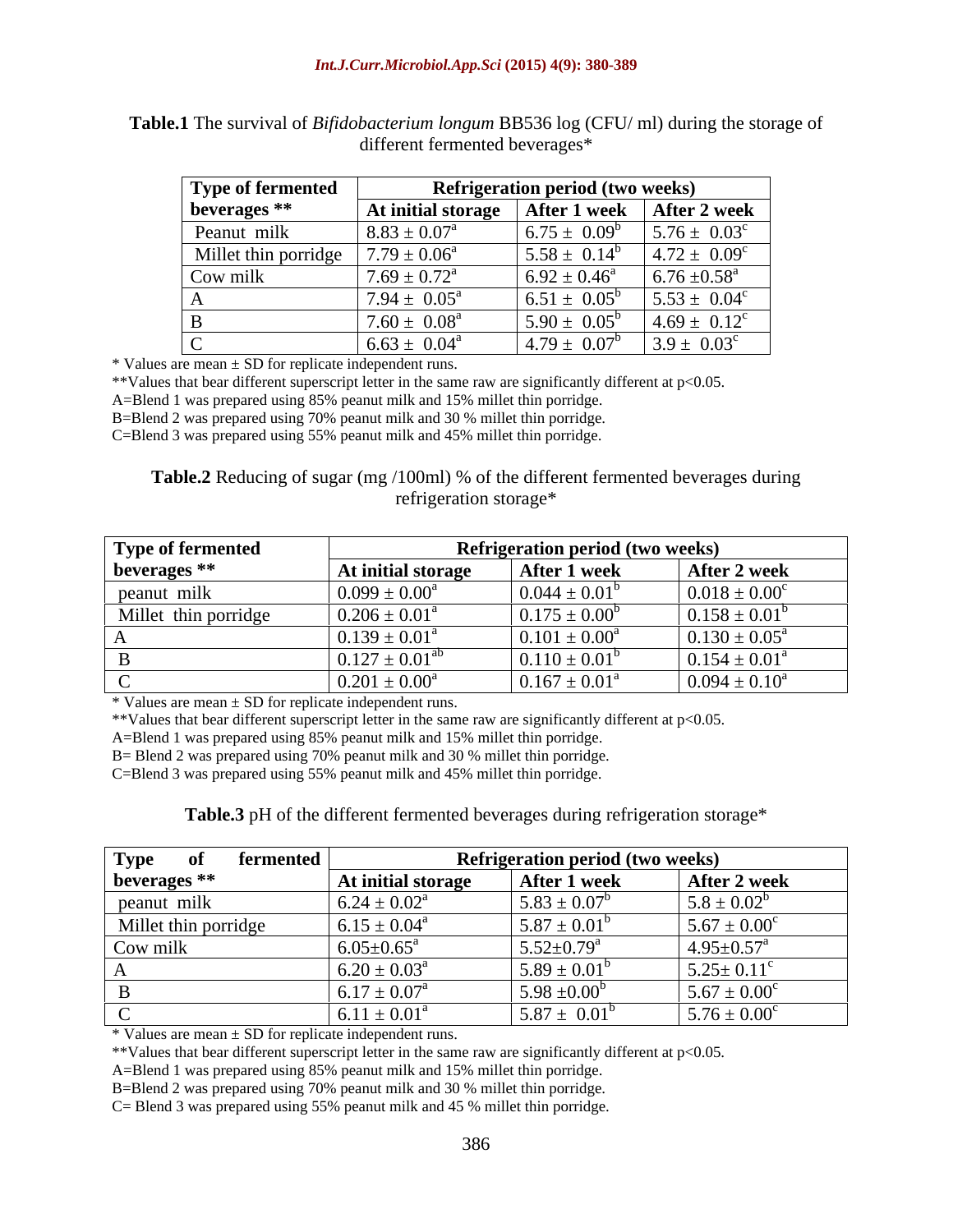| <b>Type</b><br>fermented |                            | <b>Refrigeration period (two weeks)</b> |                            |
|--------------------------|----------------------------|-----------------------------------------|----------------------------|
| beverages **             | At initial storage         | After 1 week                            | After 2 week               |
| peanut milk              | $1.25 \pm 0.07^{\text{a}}$ | $1.25 \pm 0.07^{\text{a}}$              | $0.70 \pm 0.14^b$          |
| Millet thin porridge     | $5.75 \pm 0.07^{\rm a}$    | $5.60 \pm 0.14^{\circ}$                 | $2.90 \pm 0.00^b$          |
|                          | $2.05 \pm 0.07^b$          | $1.05 \pm 0.21^{\circ}$                 | $2.95 \pm 0.07^{\text{a}}$ |
|                          | $3.00 \pm 0.00^a$          | $2.85 \pm 0.07^{ab}$                    | $2.50 \pm 0.14^b$          |
|                          | $3.80 \pm 0.14^{\text{a}}$ | $3.40 \pm 0.14^{ab}$                    | $3.00 \pm 0.00^b$          |

| Table.4 TSS of<br>$\sim$ $\sim$ $\mu$ $\mu$ under the formented bever and divergent the set<br>a refrigeration storage |  |
|------------------------------------------------------------------------------------------------------------------------|--|
|                                                                                                                        |  |

 $*$  Values are mean  $\pm$  SD for replicate independent runs.

\*\*Values that bear different superscript letter in the same raw are significantly different at p<0.05.

A=Blend 1 was prepared using 85% peanut milk and 15% millet thin porridge

B=Blend 2 was prepared using 70% peanut milk and 30 % millet thin porridge

C=Blend 3 was prepared using 55% peanut milk and 45 % millet thin porridge.

| Table.5 Moistu<br>of the different ferm<br>mented beverages during refrigerat<br>-siofay |  |
|------------------------------------------------------------------------------------------|--|
|                                                                                          |  |

| <b>Type</b><br>fermented |                           | <b>Refrigeration period (two weeks)</b> |                              |
|--------------------------|---------------------------|-----------------------------------------|------------------------------|
| beverages **             | At initial storage        | After 1 week                            | After 2 week                 |
| peanut milk              | $89.27 \pm 0.49^{\circ}$  | $89.96 \pm 0.05^{\circ}$                | $90.02 \pm 0.00^a$           |
| Millet thin porridge     | $93.73 \pm 0.13^{\circ}$  | $93.94 \pm 0.08^{\text{a}}$             | $94.00 \pm 0.01^{\text{a}}$  |
|                          | $89.959 \pm 0.20^{\circ}$ | $90.365 \pm 0.53^{\text{a}}$            | $90.465 \pm 0.53^{\text{a}}$ |
|                          | $91.39 \pm 0.58^{\circ}$  | $92.40 \pm 0.57^{\circ}$                | $92.48 \pm 0.53^{\circ}$     |
|                          | $93.28 \pm 0.88^{\circ}$  | $94.03 \pm 0.36^{\circ}$                | $94.03 \pm 0.36^{\circ}$     |

\* Values are mean ± SD for replicate independent runs.

\*\*Values that bear different superscript letter in the same raw are significantly different at p<0.05.

A=Blend 1 was prepared using 85% peanut milk and 15% millet thin porridge.

B=Blend 2 was prepared using 70% peanut milk and 30% millet thin porridge.

C=Blend 3 was prepared using 55% peanut milk and 45 % millet thin porridge.

**Table.6** Titratable acidity of the different fermented beverages during refrigeration storage\*

| Type<br>fermented    |                            | <b>Refrigeration period (two weeks)</b> |                            |
|----------------------|----------------------------|-----------------------------------------|----------------------------|
| beverages **         | At initial storage         | <b>After 1 week</b>                     | After 2 week               |
| peanut milk          | $0.25 \pm 0.02^{a}$        | $0.29 \pm 0.02^{\text{a}}$              | $0.21 \pm 0.00$            |
| Millet thin porridge | $0.26 \pm 0.04^b$          | $0.29 \pm 0.01$                         | $0.39 \pm 0.01^{\text{a}}$ |
|                      | $0.26 \pm 0.02^{\text{a}}$ | $0.28 \pm 0.06^a$                       | $0.25 \pm 0.04^{\text{a}}$ |
|                      | $0.24 \pm 0.03^{\circ}$    | $0.28 \pm 0.02^{\text{a}}$              | $0.29 \pm 0.01^{\text{a}}$ |
|                      | $0.24 \pm 0.04^b$          | $0.36 \pm 0.03^{\text{a}}$              | $0.24 \pm 0.01^b$          |

\* Values are mean ± SD for replicate independent runs.

\*\*Values that bear different superscript letter in the same raw are significantly different at p<0.05.

A=Blend 1 was prepared using 85% peanut milk and 15% millet thin porridge.

B=Blend 2 was prepared using 70% peanut milk and 30% millet thin porridge.

C=Blend 3 was prepared using 55% peanut milk and 45 % millet thin porridge.

**Changes in TSS**  TSS decreases in all types of fermented Table 4 shows TSS of different fermented weeks. The amounts of reductions in the beverages**.** There were significant (p<0.05) first week were 1.0, 0.4, 0.15, 0.15andbeverages under refrigerated storage for two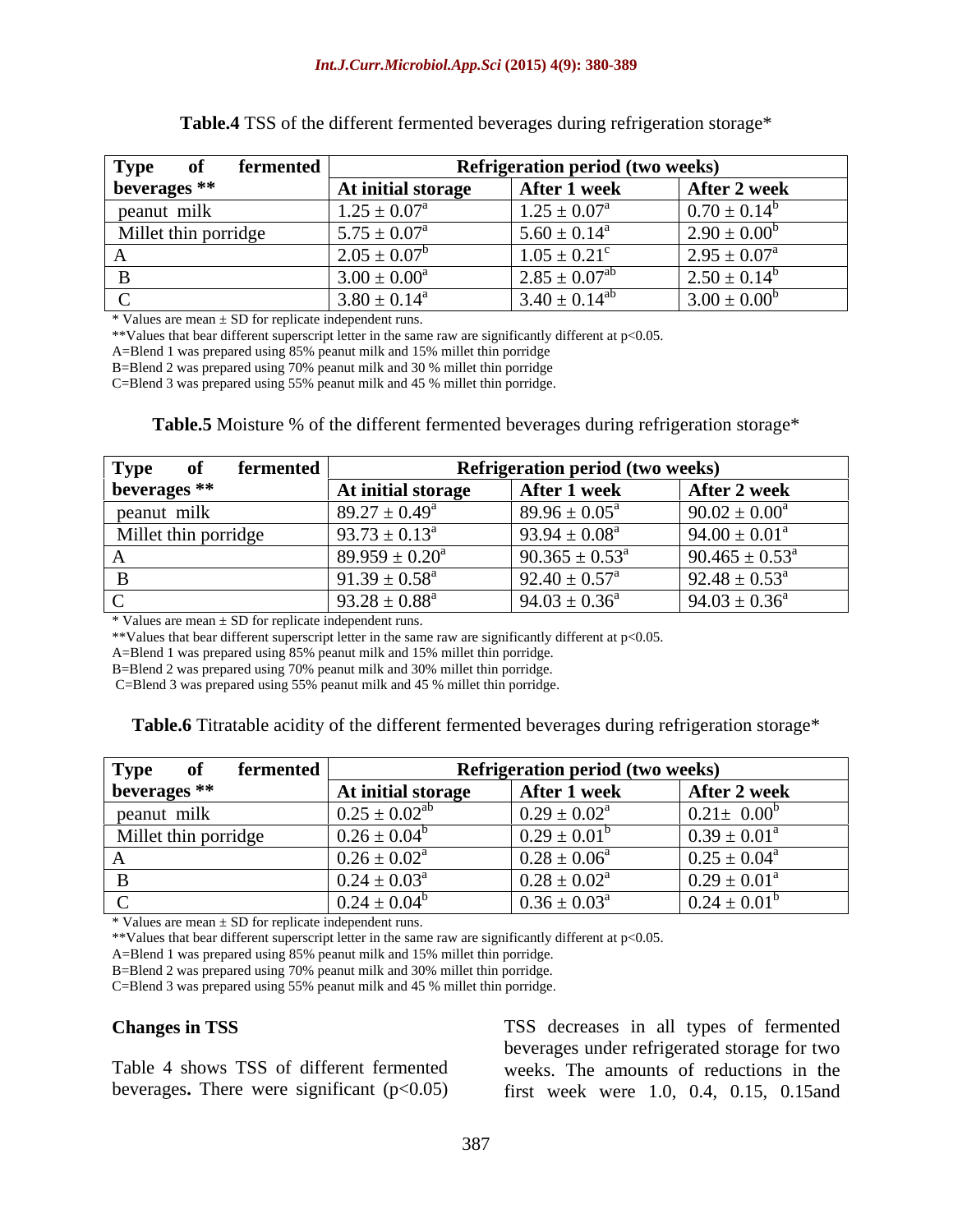0.00% in blend (A), blend (C), millet thin In conclusion, sufficient numbers of porridge, blend (B), and peanut milk, Bifedobacterium longum BB536 were respectively. The amounts of reduction in the second week of refrigerated storage of roasted peanut, millet thin porridge and their millet thin porridge, peanut milk, blend (C) blends during refrigeration storage. The and blend (B) were 2.7, 0.55, 0.4, and 0.35% viable number of the strain during the first respectively. While there was TSS increase week storage was above 6 Log CFU/ml in in blend A (Table 4). fermented beverages (peanut milk, blend (A)

Table 5 shows moisture of different *BB536* as compared to fresh dairy milk. fermented beverages. There were significant (p<0.05) increases in moisture of different fermented beverages by extended storages period for two weeks. The amount increases of moisture in fermented blend (B), peanut (Research Grant) received from Deanship of milk, blend (C), blend (A) and millet thin Scientific Research, Sudan University of porridge were 1.01, 0.75, 0.69, 0.41 and 0.21% respectively. Over all levels, the moisture content of fermented beverages References stored under refrigeration temperature (4cº) was increased as compared to their initial value. This increase in moisture might 2004. Viability and activity of indicate high enzymatic activity that break down the macro component into simple and<br>fructose oligo saccharine during

Table 6 shows the titratable acidity of Analytical Chemists. Washington. different fermented beverages throughout D.C., USA storage period. Titratable acidity increased by extended refrigeration storage for two weeks. The rates of titratable acidity were 0.08, 0.04, 0.04, 0.03 and 0.02% in  $\sigma$  of grain science Vol. 2 Oxford II K fermented blend (C), the peanut milk, blend  $\frac{61 \text{ g} \cdot \text{cm}}{Pp.261-268}$ . (B), millet thin porridge, and the blend (A), respectively. While the rate recorded at the 1984. Species of the genus second week were 0.12, 0.1, 0.08, 0.03 and 0.01% in fermented blend (C), the peanut milk, millet thin porridge, blend (A) and the blend (B), respectively. The amount of the titratable acidity was significant  $(p<0.05)$ increased gradually till the end of storage

**Changes in moisture content** facilitate the development of non-dairy In conclusion, sufficient numbers of *Bifedobacterium longum BB536* were maintained in different types of fermented viable number of the strain during the first and cow milk). Therefore, this study can cheap carrier for *Bifedobacterium longum*

# **Acknowledgments**

We duly acknowledge the financial support Science and Technology.

# **References**

- to the release of water. refrigerated storage. *Int. J. Food Sci.* Alkalin, A.S., Fendery, S.A.K., bulut, N., 2004. Viability and activity of bifidobacteria in Yoghurt containing fructose oligo saccharine during *Tecknol.,* 39: 613–621.
- **Changes in titratable acidity AOAC**, 1990. Official methods for analysis, 15th edn. Association of Official Analytical Chemists. Washington, D.C., USA
	- Baltensperger, D., Cai, Y.Z. 2004. Minor millets. In: C.W. Wrigley, H. Corke and C.E. Walker, (Eds.), Encyclopedia of grain science, Vol. 2. Oxford, U.K.  $Pp. 261 - 268.$
	- Bivati, B., Castagnoli, P., Trovatelli, L.D. 1984. Species of the genus *Bifedobacterum* in the feaces of human adults. *Microbilogical,* 9: 39 45.
	- Bullen, C.L., Tearle, P.V. and Willis, A.T., 1976. Bifidobacteria in the intestinal tract of infants: as in-vivo study. *J. Med. Microbial., 9: 325-333.*
- $\blacksquare$  except in blend (A) and blend (C). Campbell-Platt, G. 1994. Fermented foods –